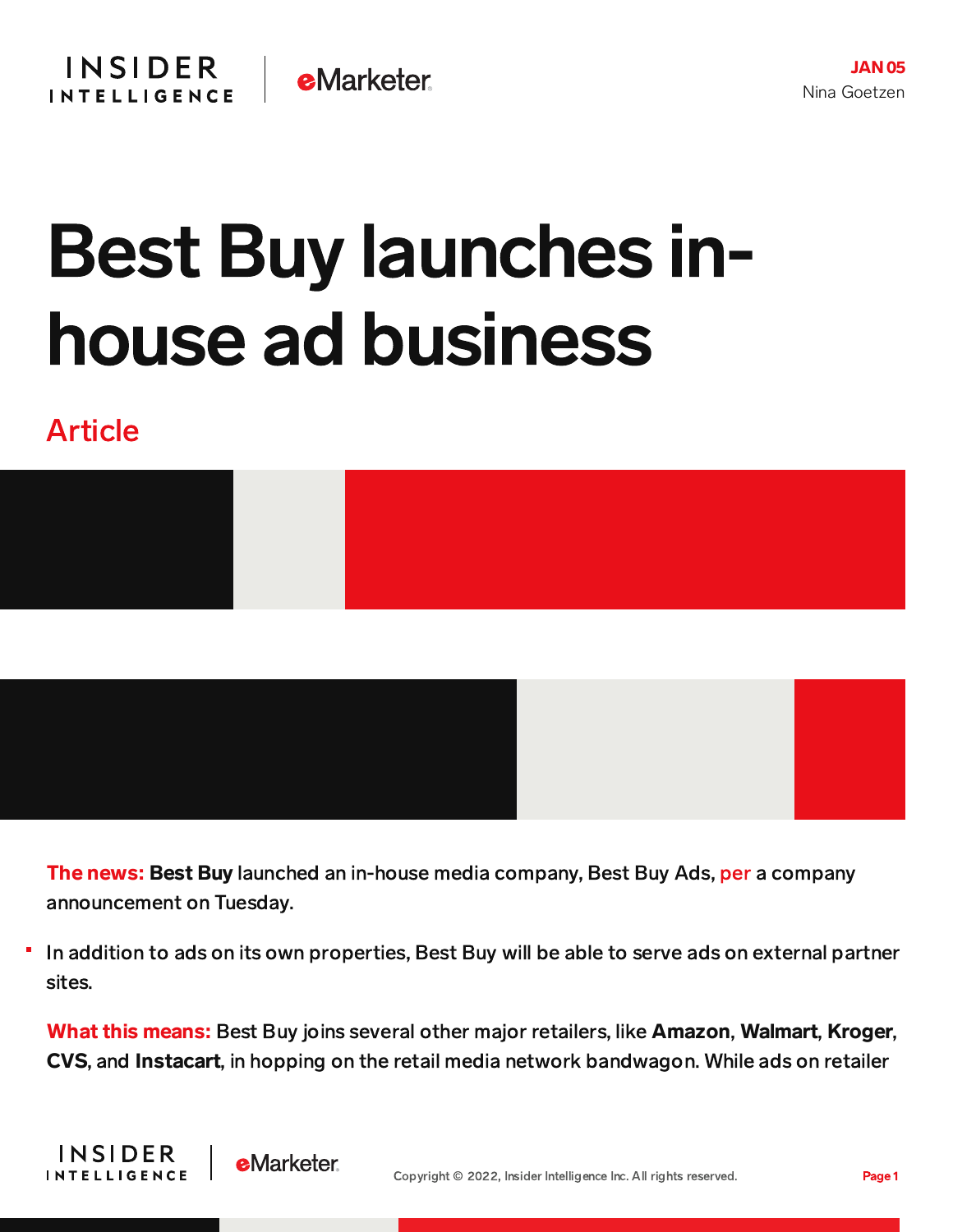sites aren't anything new, the twin tailwinds of [rising](https://chart-na1.emarketer.com/251186/us-retail-ecommerce-sales-2019-2025-billions-change-of-total-retail-sales) ecommerce sales and the increasing importance of first-party data have kicked the trend into high gear.

• Of our [top](https://forecasts-na1.emarketer.com/59d54f52bfce880068dd6697/59d53090bfce880068dd65ea) 15 US ecommerce retailers, more than half have their own media networks, many of which were launched during the pandemic.

Large retailers are finding that ad networks are a win-win: They gain an extra revenue stream to help offset inflation and other cost pressures, while brands can leverage retailers' treasure trove of customer data and get as close to the point of purchase as possible.

We [predict](https://forecasts-na1.emarketer.com/618c389c200dbd0e3cddcb6f/61708362200dbd0afca524c7) US retail media ad spending will continue to grow rapidly this year, jumping 31.4% to \$41.37 billion.

Why it matters to marketers: Best Buy's electronics focus makes it an especially attractive offering for brands, as many of the top retailers with media networks specialize in grocery and home goods. In terms of electronics sales, the chain is only beaten by Amazon—but as Amazon's ad prices [rise,](https://content-na1.emarketer.com/amazon-ad-prices-on-rise) Best Buy offers a more specialized (and potentially cheaper) option.

Key stats: Last year, Best Buy's US retail ecommerce sales actually fell by 9.9%. However, that was likely a normalization from 2020, when the company's sales increased by 144.5% to \$18.68 billion as consumers loaded up on electronics early in the pandemic.

Despite last year's dip, Best Buy's online sales were still more than double those of 2019 at \$16.82 billion, making the company the seventh-largest ecommerce retailer in the US.